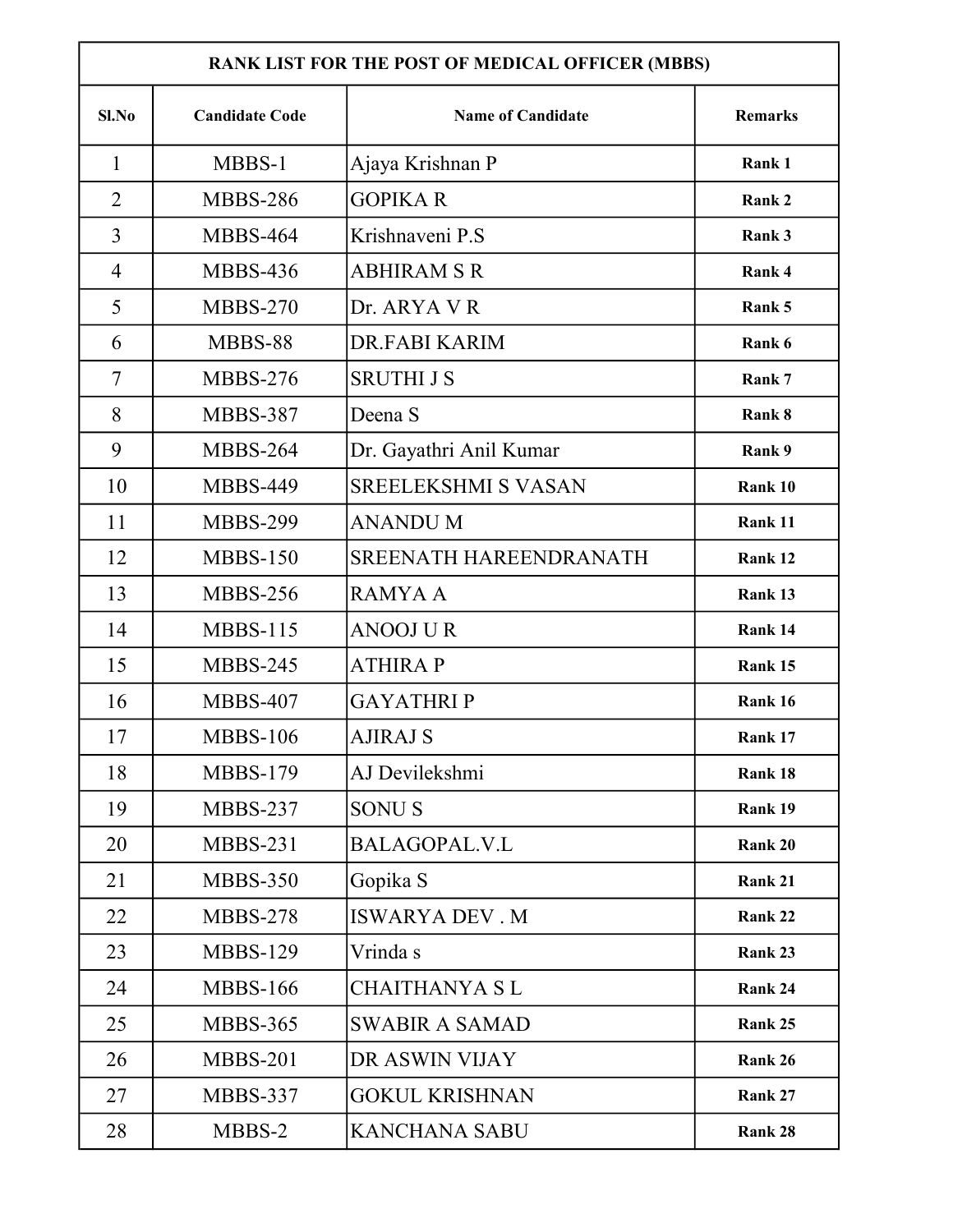| 29 | <b>MBBS-198</b> | Dr. Aryan M G                    | Rank 29 |
|----|-----------------|----------------------------------|---------|
| 30 | <b>MBBS-361</b> | Arathi S Raj                     | Rank 30 |
| 31 | <b>MBBS-243</b> | <b>VISHNUR</b>                   | Rank 31 |
| 32 | <b>MBBS-172</b> | <b>ATHUL R CHANDRAN</b>          | Rank 32 |
| 33 | <b>MBBS-254</b> | <b>ASWINSS</b>                   | Rank 33 |
| 34 | <b>MBBS-173</b> | Anila Elizabeth Abraham          | Rank 34 |
| 35 | MBBS-82         | <b>FAYIZ SHAH SULAIM RAWTHER</b> | Rank 35 |
| 36 | MBBS-75         | Richu Mariam Alex                | Rank 36 |
| 37 | <b>MBBS-104</b> | <b>SARATH KUMAR H</b>            | Rank 37 |
| 38 | <b>MBBS-229</b> | <b>ANEETA FRANCIS</b>            | Rank 38 |
| 39 | <b>MBBS-257</b> | Archana UR                       | Rank 39 |
| 40 | MBBS-17         | Anil Kumar v k                   | Rank 40 |
| 41 | <b>MBBS-200</b> | <b>MUHAMMED ASIF</b>             | Rank 41 |
| 42 | <b>MBBS-382</b> | Dr RenjithaB                     | Rank 42 |
| 43 | MBBS-85         | Ashakrishnan L                   | Rank 43 |
| 44 | MBBS-95         | <b>KRISHNA.P.M</b>               | Rank 44 |
| 45 | MBBS-65         | <b>VIDHYA J</b>                  | Rank 45 |
| 46 | <b>MBBS-235</b> | chandanapriya s                  | Rank 46 |
| 47 | MBBS-33         | <b>AJMILA SATHAR S</b>           | Rank 47 |
| 48 | <b>MBBS-425</b> | Suhara Shareef                   | Rank 48 |
| 49 | MBBS-58         | <b>ANOOP P</b>                   | Rank 49 |
| 50 | $MBBS-215$      | Greeshma Ajith                   | Rank 50 |
| 51 | MBBS-23         | <b>LINCY XAVIER</b>              | Rank 51 |
| 52 | <b>MBBS-332</b> | Athira Sanal Kumar               | Rank 52 |
| 53 | MBBS-70         | <b>SHANIMOL S</b>                | Rank 53 |
| 54 | <b>MBBS-111</b> | <b>AMAL S NAIR</b>               | Rank 54 |
| 55 | <b>MBBS-109</b> | Hansa Nair                       | Rank 55 |
| 56 | <b>MBBS-398</b> | Greeshma Sivan                   | Rank 56 |
| 57 | <b>MBBS-306</b> | Sabeena Latheef                  | Rank 57 |
| 58 | <b>MBBS-341</b> | Joemon Mathew                    | Rank 58 |
| 59 | <b>MBBS-151</b> | <b>AJMAL S</b>                   | Rank 59 |